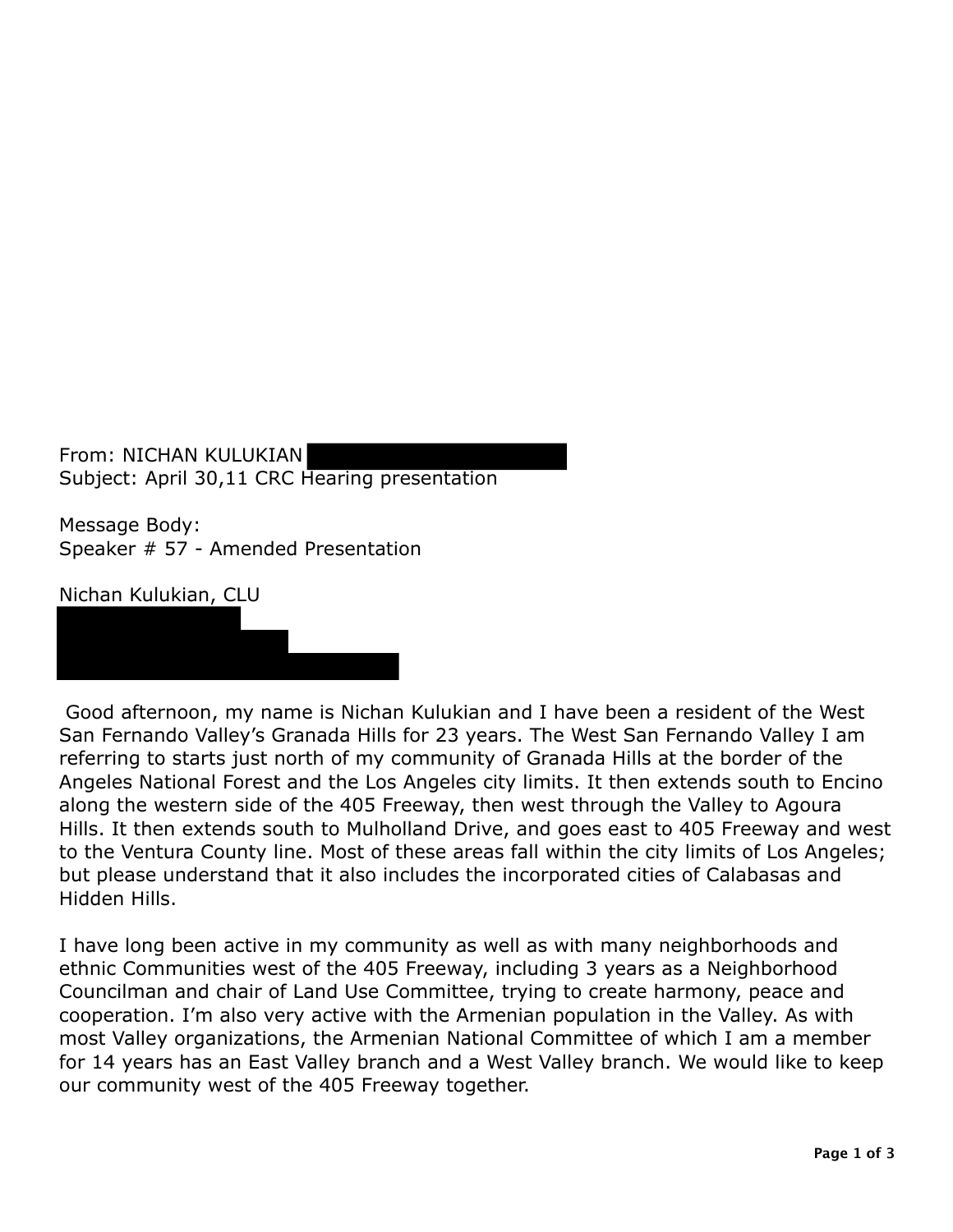The Department of Public Social Services and the Red Cross both have an East Valley office and a West Valley office, which in turn represent the "East Valley Area" and the "West Valley Area".

 With the L.A. Police Department, all departments in the Valley Bureau are completely within either the East or West Valley, with the 405 Freeway dividing the regions. One of the departments is specifically named the "West Valley Community Police Station".

 The Los Angeles Public Library's many Valley branches are divided between two regions – "East Valley Area" and "West Valley Area". All of the West Valley Area branches are west of the 405 Freeway and vice versa.

 In addition, communication within the Valley is also often divided into two distinct regions, the East and West of 405 Freeway. Not only is this fact important as a means for community identification, but it also results in different advertising, including political advertising, being seen by each region.

 Also, Time Warner Cable has a "West San Fernando Valley" region and an "East San Fernando Valley" region. The dividing line is primarily the 405 Freeway. The Warner news stories. The West Valley News declares on its masthead that it is "serving the communities of Calabasas, Canoga Park, Chatsworth, Reseda, Tarzana, West Hills, Winnetka, and Woodland Hills". Valley Voice, Valley Vantage, the Las Virgenes Enterprise, and the Topanga Messenger all serve the West San Fernando Valley. Center News serves the West Valley and runs almost entirely West Valley-oriented local

 My community and I urge you to please keep the West San Fernando Valley, as mentioned in my first paragraph, together. Do not split us up, as through great labor, constant communication and cooperation, we have become one large community during the past decade. Please let our communities remain together, intact.

Thank you.

 Nichan Kulukian, CLU Read & submitted on April 30, 2011, to: City of San Fernando City Hall – Council Chambers Citizens Redistricting Commission Public Input Hearing

 Answer to a supplemental question about differences between Armenians east or west of the 405 Freeway

 Armenians in the US and of course Los Angeles and the S.F.Valley are divided into two main groups. One group includes Armenians who have immigrated from the previous